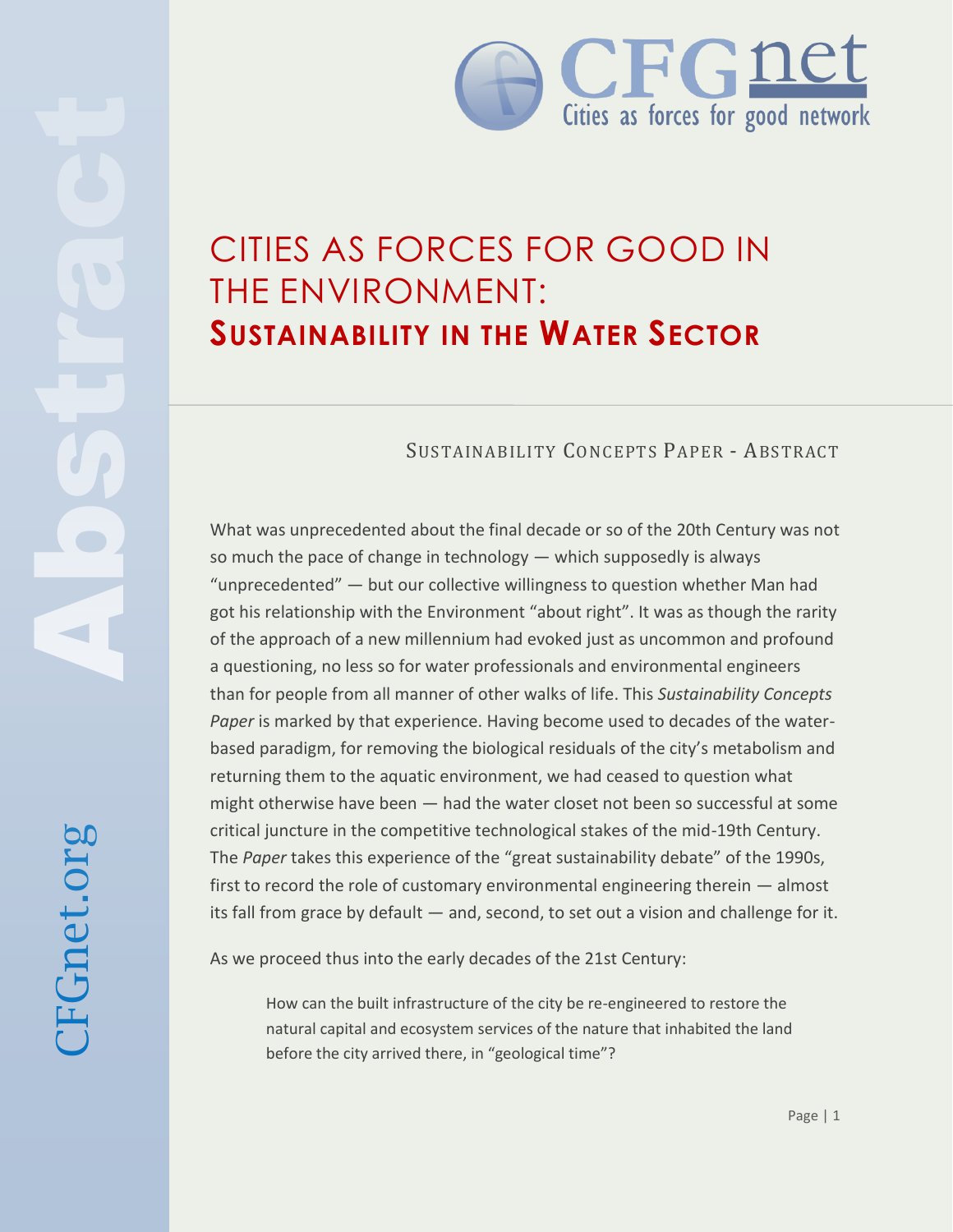

How can this infrastructure be re-engineered to enable the city to act as a force for good, to compensate deliberately and positively for the ills of the rest of Man's interventions in Nature?

The *Paper* is about responding to such challenges: of our becoming less unsustainable in the setting of Integrated Urban Water Management (IUWM) nested within Integrated Water Resources Management (IWRM) over a watershed.

Triple Bottom Line (TBL) accounting was born of the 1990s. Sustainability will be judged the greater for those actions, decisions, policies, businesses, and technologies that embody {social legitimacy}, {economic feasibility}, and {environmental benignity} to a greater degree. In that order this *Paper* discusses the concepts and attributes of these three emboldened line items, of what it might mean to be moving forward towards sustainability in the water sector.<sup>1</sup> While the great sustainability debate may have been prompted by the perception of Man bumping up against the limits of Environment — a sense of poor performance in respect of {environmental benignity} — the *Paper* acknowledges the labyrinthine complexity of {social legitimacy} as *primus inter pares*, first among the equals of the three bottom lines. {Economic feasibility} enfolds the grandest of socioeconomic programs as much as the bluntest of practical, visceral, necessities of life. Given the myriad elemental notions comprising {social legitimacy} and {economic feasibility}, the *Paper* relates {environmental benignity} as a succession of steps in engineering a platform on which to proceed to meet the foregoing challenges and embrace their vision — indeed, to change it as time passes.

On this account, it turns out that the old — and now much denigrated — waterbased paradigm with its infrastructure of "end-of-pipe treatment" may not be quite as comprehensively "broken" and in need of wholesale "fixing" as we might once have been persuaded. Yet the argument of this *Concepts Paper* is surely no



 $\overline{a}$ 

 $^1$  And they are sufficiently important to the organizational structure of this Concepts Paper to merit the distinction of their enclosure in parentheses {...}.